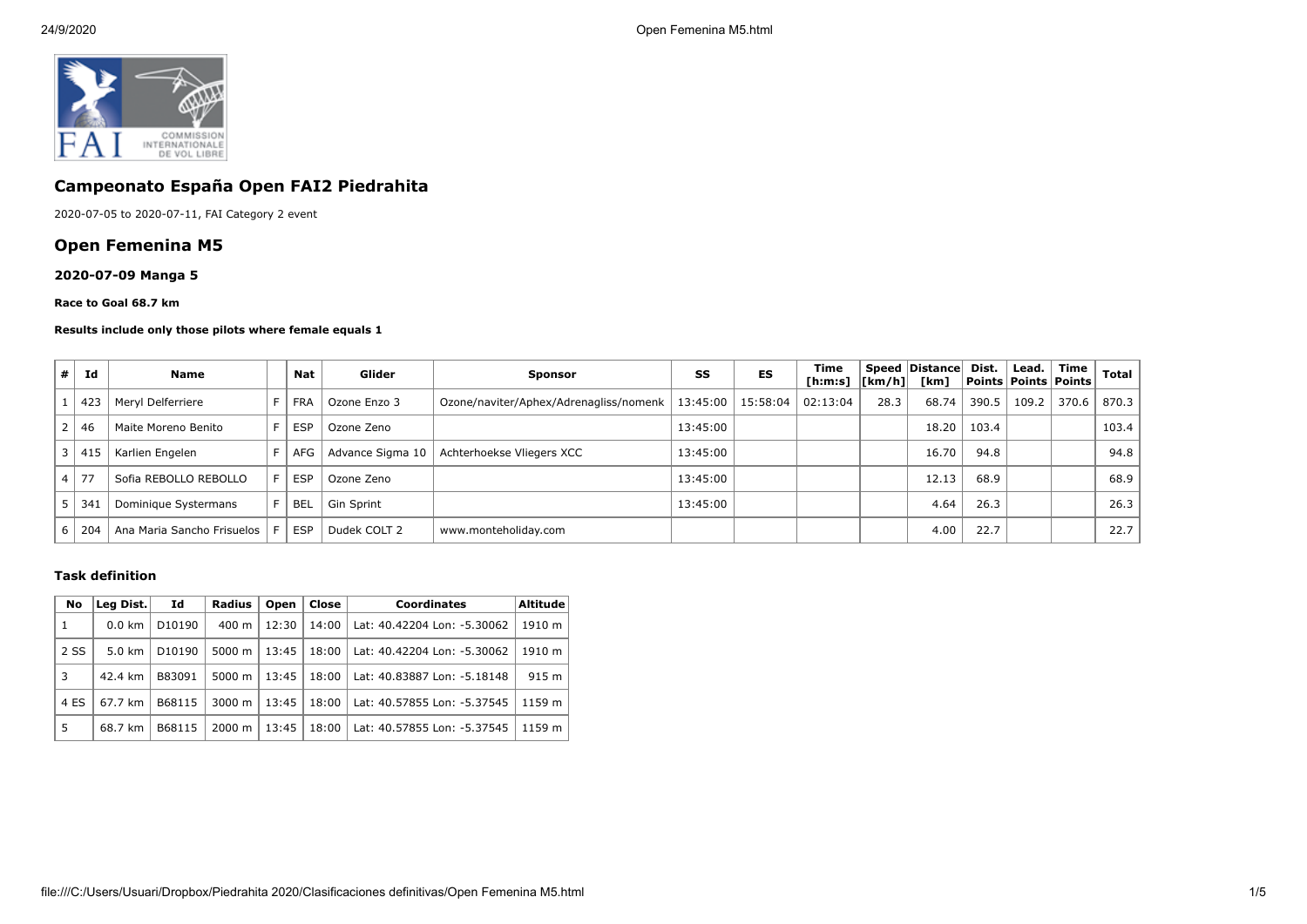# **Pilots not yet processed (NYP)**

| Ιd  | Name               |
|-----|--------------------|
| 196 | Oscar Benito       |
| 233 | Victor Pérex Avila |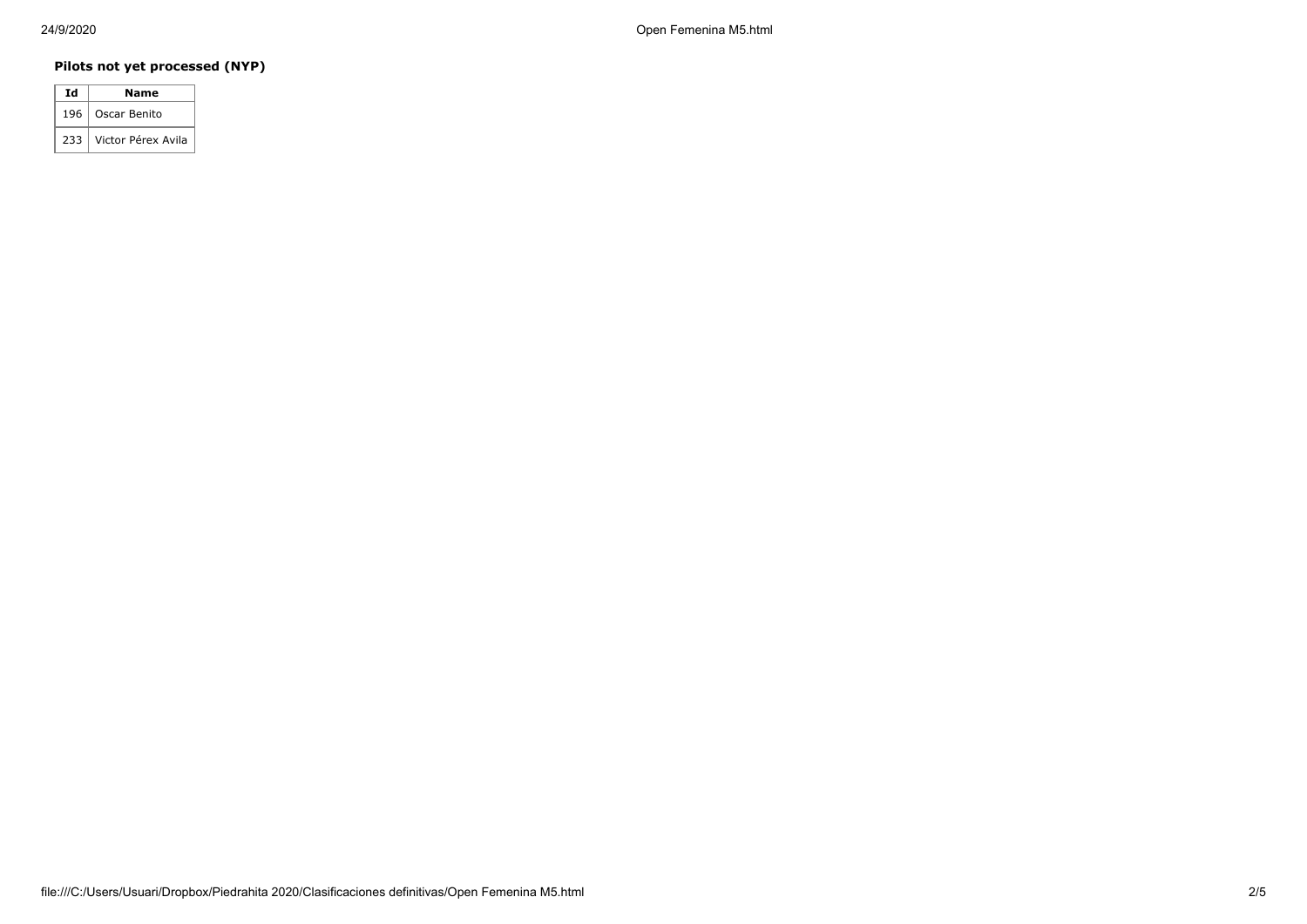## **Task statistics**

| param                           | value                     |
|---------------------------------|---------------------------|
| ss_distance                     | 62.735                    |
| task_distance                   | 68.735                    |
| launch_to_ess_distance          | 67.735                    |
| no_of_pilots_present            | 143                       |
| no_of_pilots_flying             | 143                       |
| no_of_pilots_lo                 | 61                        |
| no_of_pilots_reaching_nom_dist  | 88                        |
| no_of_pilots_reaching_es        | 86                        |
| no_of_pilots_reaching_goal      | 82                        |
| sum_flown_distance              | 6636.76499999999          |
| best_dist                       | 68.735                    |
| best_time                       | 2.045                     |
| worst_time                      | 3.945                     |
| qnh_setting                     | 1013.25                   |
| no_of_pilots_in_competition     | 150                       |
| no_of_pilots_landed_before_stop | 0                         |
| sum_dist_over_min               | 6070.796                  |
| sum real dist over min          | 6070.796                  |
| sum_flown_distances             | 6636.765                  |
| best_real_dist                  | 68.735                    |
| last_start_time                 | 2020-07-09T13:45:00+02:00 |
| first_start_time                | 2020-07-09T13:45:00+02:00 |
| first_finish_time               | 2020-07-09T15:47:42+02:00 |
| max_time_to_get_time_points     | 3.475                     |
| goalratio                       | 0.5734                    |
| arrival_weight                  | 0                         |
| departure_weight                | 0                         |
| leading_weight                  | 0.162                     |
| time_weight                     | 0.4475                    |
| distance_weight                 | 0.3905                    |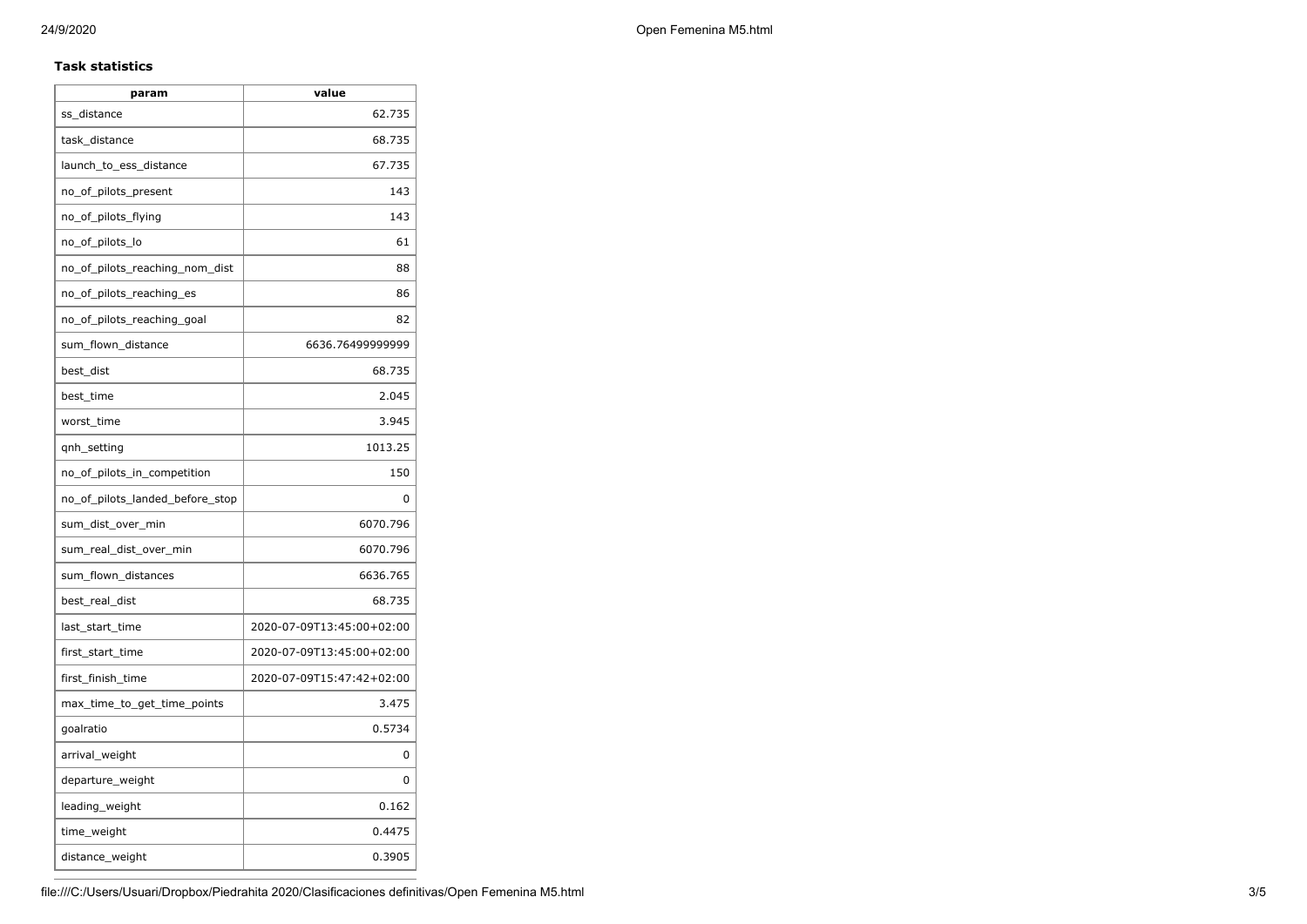| 24/9/2020 | Open Femenina M5.html |
|-----------|-----------------------|
|           |                       |

| param                        | value        |
|------------------------------|--------------|
| smallest_leading_coefficient | 1.4868       |
| available_points_distance    | 390.4721     |
| available_points_time        | 447.5279     |
| available_points_departure   | 0            |
| available_points_leading     | 162          |
| available_points_arrival     | 0            |
| time_validity                | 1            |
| launch_validity              | $\mathbf{1}$ |
| distance_validity            | 1            |
| stop_validity                | 1            |
| day_quality                  | 1            |
| ftv_day_validity             | $\mathbf{1}$ |
| time_points_stop_correction  | 0            |

# **Scoring formula settings**

| param                                        | value        |
|----------------------------------------------|--------------|
| id                                           | GAP2020      |
| use_distance_points                          | $\mathbf{1}$ |
| use_time_points                              | 1            |
| use_departure_points                         | $\Omega$     |
| use_leading_points                           | $\mathbf{1}$ |
| use_arrival_position_points                  | 0            |
| use_arrival_time_points                      | 0            |
| time points if not in goal                   | 0            |
| jump_the_gun_factor                          | 0            |
| jump_the_gun_max                             | 0            |
| use_1000_points_for_max_day_quality          | 0            |
| normalize_1000_before_day_quality            | $\Omega$     |
| time_validity_based_on_pilot_with_speed_rank | $\mathbf{1}$ |
| bonus gr                                     | 2            |
| no_pilots_in_goal_factor                     | 0.8          |
| task_stopped_factor                          | 0.7          |